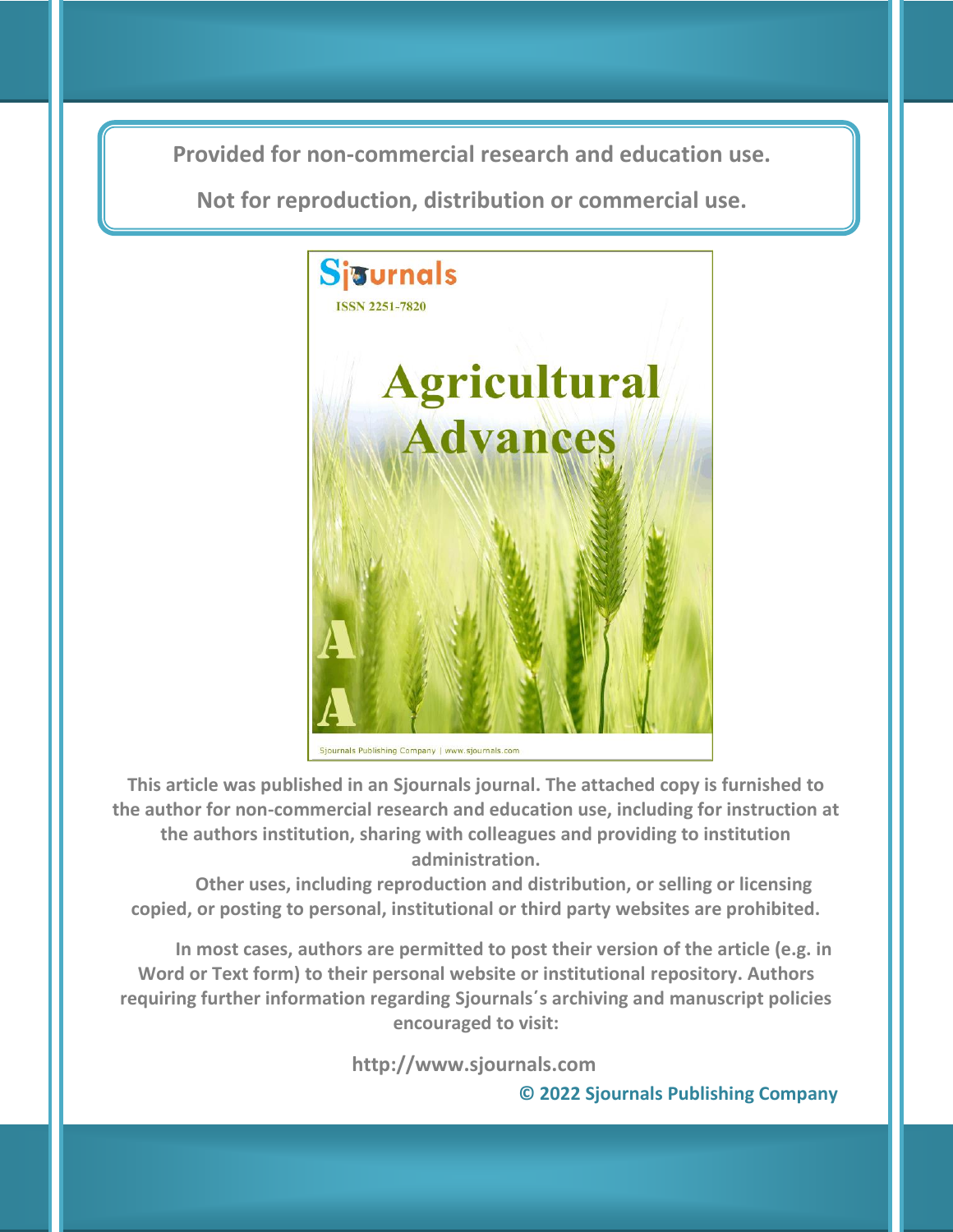



Contents lists available at Sjournals

# Agricultural Advances

Journal homepage: www.sjournals.com

#### **Review article**

## **Protection of rice from pests of rice seedlings in the Kyzylorda region of the republic of Kazakhstan**

### **Aidos Mussabekov\* , Ergaly Zhumanazarov, Madina Maulenkulova, Aida Bekzhankyzy**

*South Kazakhstan State Pedagogical University, Republic of Kazakhstan, Shymkent.*

\*Corresponding author: doc-1982@mail.ru

#### ARTICLE INFO

#### *Article history,*

Received 12 December 2021 Accepted 19 January 2022 Available online 26 January 2022 iThenticate screening 14 December 2021 English editing 17 January 2022 Quality control 25 January 2022

*Keywords,*

Pests of rice seedlings Rice groats Rice protein Сoastal fly Rice mosquito

#### A B S T R A C T

Rice is an amazing grain, the oldest crop on Earth. Rice has been known as a valuable grain-producing plant for more than 10 thousand years. The genus name Oryza comes from a Chinese word meaning "good grain for food, breadwinner of the human race". Indeed, rice is one of the most valuable food crops. Rice groats consist mainly of carbohydrates, are low in protein, fat and ash, have excellent taste qualities, are highly digestible, and are nutritionally superior to other cereals. Rice protein contains an increased amount of essential acids such as lysine, valine, and methionine, so it is well absorbed by the human body. Currently, rice is cultivated in 114 countries on an area of more than 155 million hectares. The largest rice producers are India and China. Together, they produce 62% of Asian rice and 57% of the world's rice grain. The average yield in the world is 2.5 t/ha. High humidity attracts insects to rice fields that are adapted to survival and reproduction in special conditions. Most often, it is specific moisture-loving insects that harm rice crops. Such as rice weevils, mosquitoes, pyavits, aphids and others. Pests damage both the surface and underwater parts of plants.

© 2022 Sjournals. All rights reserved.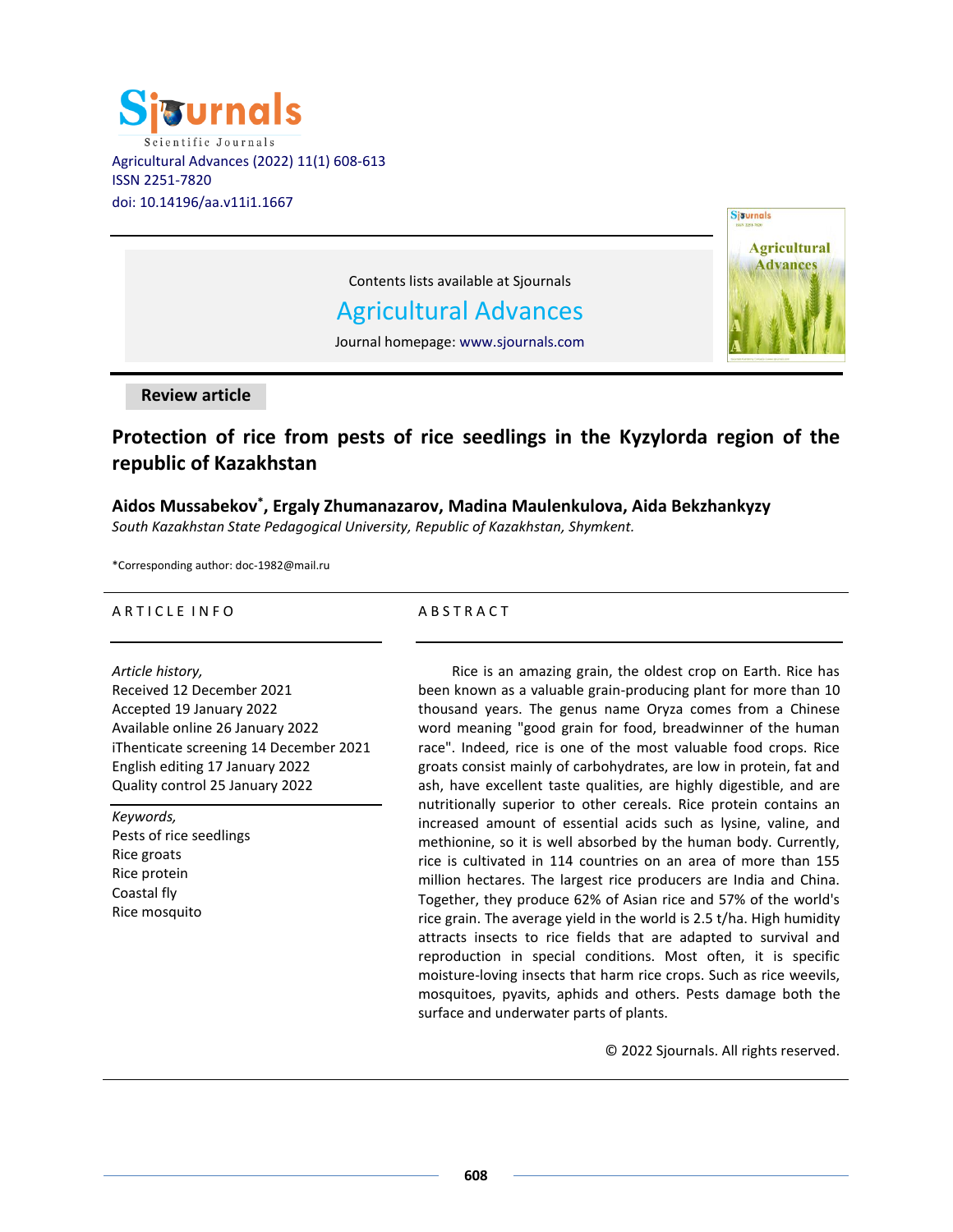#### **1. Introduction**

Let's get acquainted with some of them.

- **Rice weevil**-*Sitophilus oryzae L.*
- Order: Coleoptera*Coleoptera*
- Family name: Weevils-*Curculionidae*

Rice weevil is a malicious pest of cereals. It is found mainly in the southern regions. They feed on grains of rice, wheat, barley, rye, corn. This species should not be confused with the barn weevil. Rice has a dark brown color and causes more damage to grain crops. Insects fly well. Females are fertile, capable of laying up to 600 eggs per season. The insect harms at the stage of larvae and imago, actively feeds on grains. In rice crops, it is attracted to moist soil and swollen seeds. Once inside the seeds, the weevil enters barns, where it continues to feed and reproduce. Crop losses can be up to 75 %.

- **Rice mosquito**-*Endochironomus tendens*
- Order: Diptera *Diptera*
- Family: Ringer mosquitoes Chironomidae *Chironomidae*

Rice gnat specializes in rice. It is widespread in all areas of rice cultivation. It has a pale yellow color. Females are prolific, laying up to 100 eggs per season. Komarik is characterized by rapid development. The pest stage is larvae, which develop in water and feed on young leaves and stems. They are most harmful during the period of emergence before tillering. Damaged leaves turn yellow and die, young shoots die. Three generations are developed per year. Common in wetlands.

- **Rice piavica**-*Lema suvorovi Jacobs*
- Order: Coleoptera*Coleoptera*
- Family name: Leaf beetles-*Chrysomelidae*

Rice piavitsa is the most voracious pest. It is distributed in the European part of Russia, the Caucasus, Central Asia, and Siberia. A beetle with shiny blue elytra. Females can lay up to 200 eggs per season. Larvae and beetles are harmful. The larvae skeletonize the leaves, destroying large areas of rice crops. Beetles appear in early April, causing damage to seedlings, gnawing a significant part of them.

- **Common grass aphid**-*Schizaphis graminum*
- Order: Equidistant wings-*Homoptera*
- Family: Aphids-*Aphididae*

Aphids are an amazing insect. Under unfavorable conditions, it is able to produce a new generation of larvae without the process of fertilization. It is widespread in the southern regions of Russia. It has a light green color. Larvae and adult insects are harmful, sucking the juice from grain plants, including rice. Damaged leaves curl, turn yellow, and die. The most vulnerable phase of rice is the exit to the tube. The largest number of aphids is observed in late June-July. During the growing season, rice develops up to 12 generations.

- **Coastal fly**-*Ephydra macellaria*
- Order: Diptera*Diptera*
- Family name: Shorebirds-*Ephydridae*

The coastal fly is a very specific pest of rice. The adult insect has a green metallic color. The larvae are white and yellowish. It is distributed in the steppe zone of Russia. Reproduction occurs 2-3 days after flooding of the fields. The female lays up to 100 eggs per season on moist soil and the basal part of rice shoots. Larvae gnaw on roots, destroy young shoots and leaves. Especially harmful are the first-generation larvae, which start feeding at the end of May.

| Pest               | Phase of plant development | <b>Economic threshold of viability</b>                      |
|--------------------|----------------------------|-------------------------------------------------------------|
| Rice weevil        | shoots                     | 1.5-2 beetles per 1 $m2$                                    |
| Rice mosquito      | shoots                     | 1 larva per plant                                           |
| Rice piavitsa      | shoots-tillering           | of 3-5 beetles per 1 $m2$                                   |
| Common grass aphid | tillering-trubkovanie      | 10-15 aphids per stem when settling more than 50% of plants |
| Coastal fly        | shoots                     | 35-40 larvae per $1 \text{ m}^2$                            |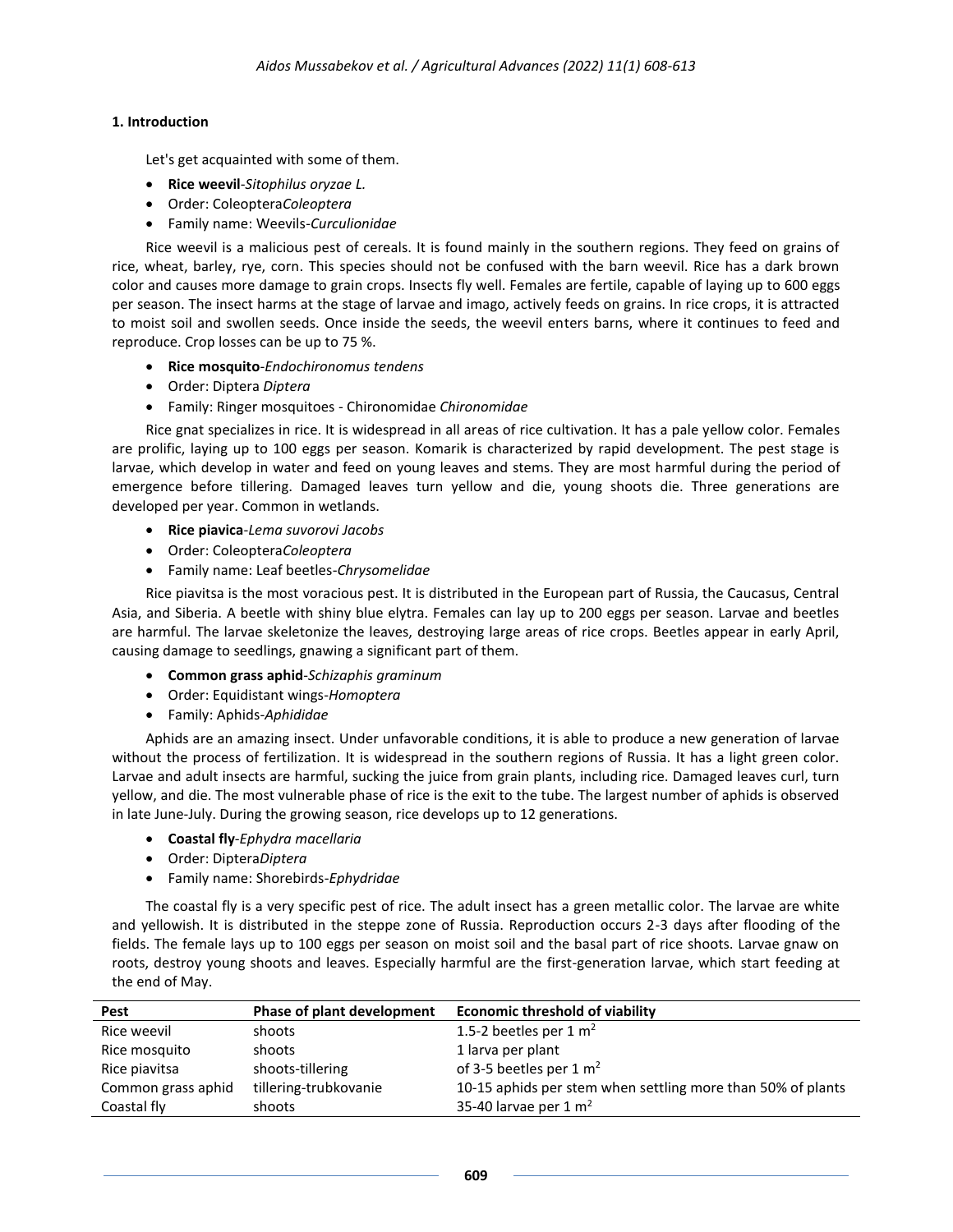Rice diseases can also significantly reduce the quality and quantity of the crop. There is a wide range of diseases in this culture. Let's look at the most common ones.

#### **Piriculariasis**

- The causative agent of the disease is *Piricularia oryzae*
- Class: Deuteromycetes-*Deuteromycetes*
- Order: Hyphomycetales-*Hyphomycetales*

The most dangerous rice disease. It is widespread in all areas of rice cultivation. Пирикуляриоз Rice piriculariasis tops the TOP 10 most phytopathogenic fungi and is one of the causes of famine in Asia and Africa. The fungus develops on living plants from spores that have overwintered on plant remains and weeds. Spores that fall on the plant under favorable conditions (low temperature and high humidity) they are able to germinate withinи 3 hours. Crop losses can range from 15 to 40 %. There are three known forms of rice piriculariasis: leafy, nodular and paniculate.

The leaf shape appears on the leaf blades in the form of roundish-oblong spots of gray color with a brown border along the edges. With a strong lesion, the leaves curl and dry out, the plant dies before being swept out.

The nodular form occurs during the flowering and waxy ripeness phases, forming brown spots on the lower nodes of the stem. In this case, the node tissues begin to rot, becoming covered with a gray coating, the stem breaks.

The paniculate form affects the base of the panicle axis, and the flow of water and nutrientsis reduced. The panicle dries up or produces puny seeds.

#### **Fusarium infection**

- The causative agent of the disease is *Fusarium graminearum Schwab.*
- Class: Deuteromycetes-*Deuteromycetes*
- Order: Hymophycetes-*Hyphomycetales*

It is widespread in all rice-growing areas. The fungus overwinters on seeds in the form of mycelium, on the remains of plants - in the form of mycelium and sclerotia. Favorable conditions for the development of the fungus high temperature and humidity of more than 85 %. Crop losses are 10-15 %. The disease affects seedlings, seedlings and adult plants. Sprouts turn yellow, curl and dry out. On shoots, the root neck rots, the leaves turn yellow and die. In adult plants, the nodes turn black and rot, надламываниеthe stems break, the panicles are underdeveloped. The seeds are small, dirty gray or brown in color.

#### **Alternariasis or olive mold of rice**

- The causative agent of the disease is *Alternaria tenuis Nees*
- Class: Ascomycetes*Ascomycetes*
- Order: Pleospores *Pleosporales*

It is widespread everywhere. Pathogens of the disease persist on seeds and affected plant remains in the form of mycelium and conidia. The disease develops with high humidity, wind and high soil fertility. In wet years, crop losses can reach up to 40 %. It usually appears in the second half of the growing season. It affects the leaves and stems, forming an olive velvety coating. Panicle elements acquire an earthy color. Due to toxins, the quality of grain worsens.

#### **Helminthosporiosis**

- The causative agent of the disease is *Helminthosporium oryzae B. de Haan*
- Class: Deuteromycetes-*Deuteromycetes*
- Order: Hyphomycetes-*Hyphomycetales*

The disease is widespread in Japan, China, India, and in recent years has been seen in Russia. The fungus affects all aboveground parts of plants. The most dangerous sources of infection are seeds and plant residues. Shoots rot and plaque forms at the root neck. Oval gray-olive spots appear on the leaves. There are dark spots on the panicles. The crop shortage is 5-10 %. It is difficult to fight pests and diseases on rice, but it is possible.

In the fight against rice pests, the company "Chemagromarketing" recommends the use of drugs: [of](http://himagromarketing.ru/ru/sredstva-zasshity-rastenij/38-fostran.html) [FostranE](http://himagromarketing.ru/ru/sredstva-zasshity-rastenij/38-fostran.html)C (dimethoate 400 g/l) with a flow rate of 1.0-1.5 l/ha, [Nurimet](http://himagromarketing.ru/ru/sredstva-zasshity-rastenij/43-nurimet-ekstra.html) Extra, CE (chlorpyrifos 500 g/l +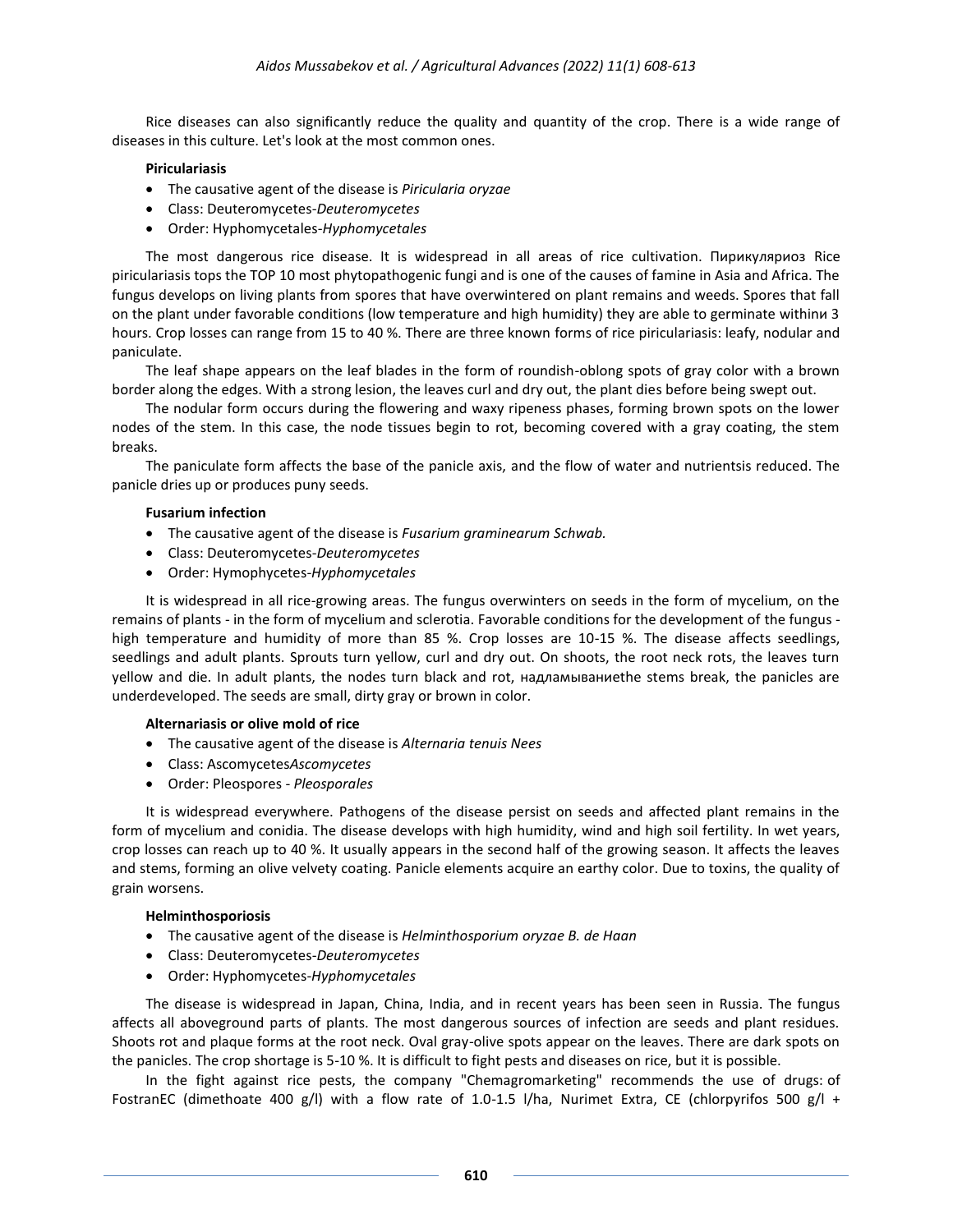cypermethrin, 50 g/l) with a flow rate of 0.75-1.0 l/ha, [Operkot](http://himagromarketing.ru/ru/sredstva-zasshity-rastenij/45-operkot-akro.html) Acro, COP (imidacloprid, 300 g/l + lambdacyhalothrin, 100 g/l) with a flow rate of 0.05-0.1 l/ha. Spraying is carried out during the growing season. It is known that about 60 arthropod species are damaged in the Republic of Central Asia and in the Primorsky Territory, and 25 in the Krasnodar Territory.

22 species of insects and crustaceans that cause harm to this crop were found in rice crops of the Kyzylorda region. The greatest damage is caused by the coastal fly, rice gnat, barley miner, Swedish crustacean fly schiten and leptesteria Zh. Abildaeva (2008). In addition to these pests, multi-eater insects are widely distributed on rice crops, whose natural reserve sites are weeds in checks, inter-check rollers, channel slopes and roads. These include the stem moth, Swedish fly, bear moth, Asian locust, dark cicada, leaf-eating scoops, and grass aphid.

#### **2. Research methodology**

Field experiments were carried out on the old-irrigated meadow-marsh soils of the Karaultyubinsk stronghold of the Kazakh Research Institute of Rice Breeding LLP. Plot<sup>area -100 m2</sup> repetition - four times. Accounting was carried out according to the method of Kotlyarova (1988) on sites of 25x25 cm, the number of accounting sites in the experiment was 160. Threshing of the crop-subdivided, with a thresher. Before sowing, the treated rice seeds with insecticides were analyzed in the laboratory.

#### **3. Results and discussion**

Much attention is paid to the study of diseases, pests and weeds of rice plants abroad. In Japan, Russia and other countries, considerable attention is paid to the study of pests and the development of measures to control them. Rice plants are exposed to biological stresses: diseases, insects and weeds, which are most often controlled by chemical means. In the CIS, the first special study of rice pests was conducted by Engelhardt and Mishchenko (1931) in the Far East. They identified 27 types of pests that can cause serious damage to the rice crop if their numbers are high. Among the most dangerous, the authors include the rice water moth-Nymphula isitalis Brtm, rice gnat-Chiromonus sp., barley miner-Hydrellia griseola Fal, rice thrips-Phloeothrips oryzae M, dark cicada-Delphax atriatella, corn moth-Phyrausta nubila.

Further study of the species composition of insect pests was continued by Shagaevymм (1940) in Uzbekistan. The work of this author, in fact, was the first popular summary on rice pests in Central Asia. Based on a report by A. Elizarova (1938), the coastal fly Ephydra macellaria Egg. was assigned to the number of insects damaging rice in the CIS for the first, отнесена прибрежная муха - Ephydra macellaria Eggtime,and a brief morphological description of the biology of such insects as rice gnat, barley miner, locusts, etc. was given.

The work of Lee Den Hwa (1954), who tested the pre-sowing treatment of rice seeds with hexachlorane in the control of coastal fly and caddisfly larvae, is devoted to measures to control rice pests in Uzbekistan. A number of works devoted to rice pests in Uzbekistan belong to Sborshchikova (1964). The main attention of the author was given to such pests as water rice weevil, coastal fly, pike crustacean, rice mosquito, barley miner. A significant study of the biology and harmfulness of the crustaceanTriopscancriformisSchaff. проwas conducted by K.I. Beaver in Kyrgyzstan. The study of its biology and harmfulness in IDA was continued by Bobkova (1949) in Tazhikstan. This author has proved that the greatest extent of sorrel harms late rice crops. In the Kuban region, the species composition of rice pests was studied by Kosmachevsky (1957). Kasyanov (1967) adds mosquito to the list of rice pests in Kuban Cricotopussp.,which damages rice crops by 57 % in some years.

In Kazakhstan, special studies of harmful rice fauna were not carried out until recently. Nevertheless, some information on the biology of the coastal fly is mentioned in the annual report of the Kyzylorda Observation Post for 1941. Since 1957, pests of rice have been periodically reported in the annual republican publications published by the Ministry of Agriculture of the Kazakh SSR (1958-1969), which speak about the ways of spreading pests and diseases of agricultural plants. Starting from 1964, some original information on distribution, timing of occurrence, and degree of damage is provided in the annual reportsof the Kyzylorda Forecast Sect (1964-1970). From 1970 to 1992 Kotlyarova (1988) developed agrotechnical and chemical measures to control rice pests in the KazNII of Rice.

In the years of research, the beginning of the summer of the coastal fly overwintering was noted from the end of the third decade of April. The flies that flew out first populated the ditches of the discharge network, various small reservoirs. Settlement of experimental crops by coastal fly is noted for 2-3 days after flooding of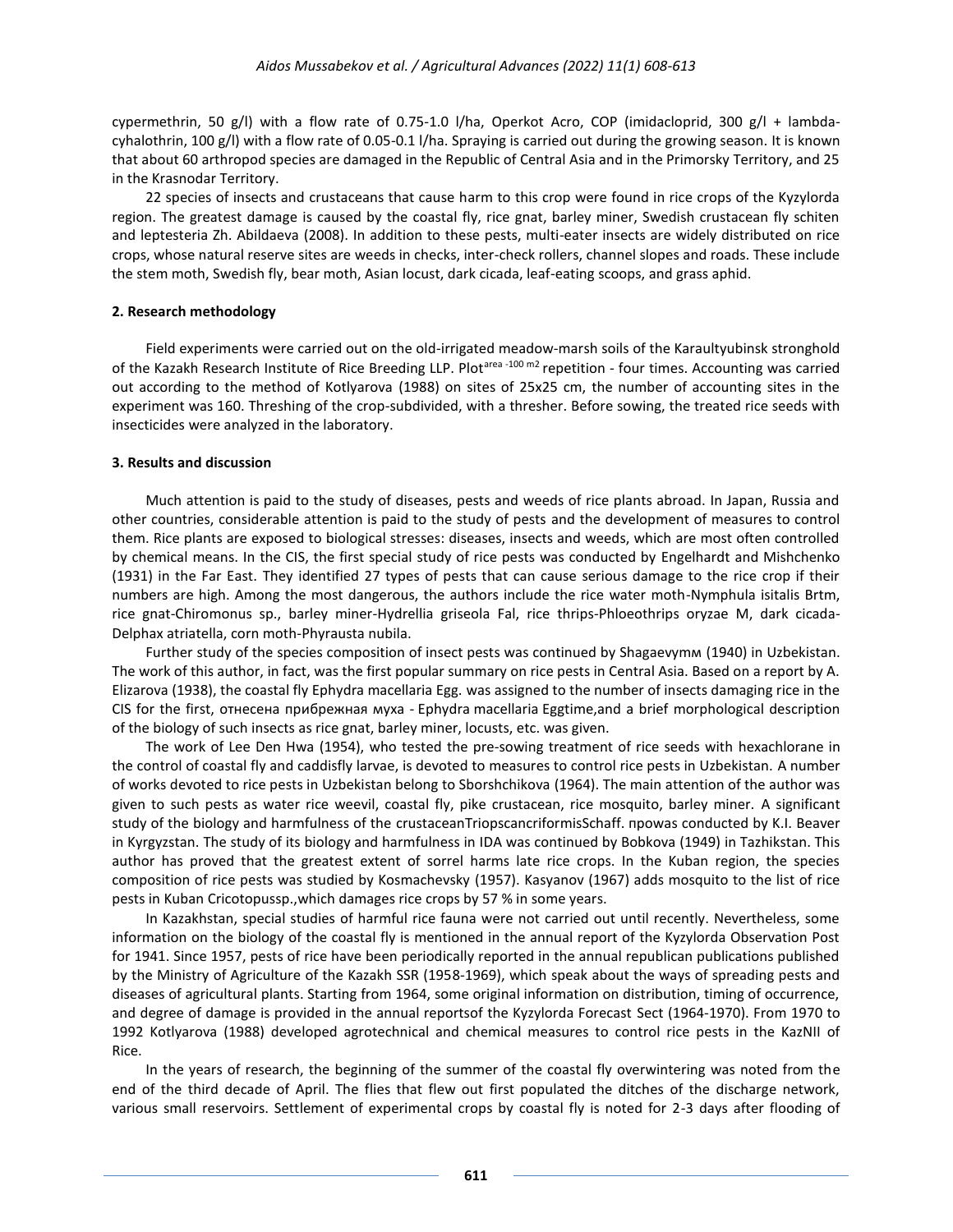checks. On 1  $m<sup>2</sup>$  of the water surface of the rice check and in the coastal zone, the number of flies ranged from 7 to 30 specimens. The average is -20.

Agrometerological conditions for rice cultivation in 2017 were unfavorable. The hottest days were June and July. Their average monthly temperature was 40.7 and 40.3 °C, which is 5-6 °C higher than the long-term average values. The amount of precipitation during the summer period ranged from 2-3 to 8-9 mm, which was 10-30 % of the norm. The spring of 2020 was characterized by relatively warm and very dry weather. The average temperature for spring was 12.4 °C, i.e. 3.5 °C higher than the average values. Precipitation was low -16.3 mm (48- 69% of normal).

Field experience in pre-sowing seed treatment against pests of seedlings is based on permanent sowing of rice. The seeding rate at the experimental site is 250 kg/ha. The Marzhan variety. Before sowing, rice seeds were treated with Actellic 500 K.E. insecticides -0.5 l/t and Celestine at two consumption rates of 1.0 and 1.8 l/t of seeds. Analysis of rice seeds treated with insecticides after pre-sowing treatment did not show a negative effect on either germination energy or germination (GOST 12038-66).

The results of surveys during the period of germination and germination of rice showed that in the variant where Actellic was treated, the number of damaged plants by the coastal fly decreased by 5.5 %, and with the rice mosquito by 5.8 % compared to the control of 21.9 and 23.3 %. In the variant where Celestine 312.5 C.K. was treated, in both consumption rates, the number of damaged plants by coastal fly was 6.5 and 9.8 %, rice gnat 6.9 and 11.4 % compared to the control (21.9 and 23.3 %). Pupae of the coastal fly were found on damaged rice seedlings. On the registered plants, pupae accounted for 9.4%, and rice gnat larvae for 16.5 %. As well as in the experimental plots of rice, shellfish and leptesteria were found from crustaceans. During the period of germination, the number of shields in the check was 4.1-4.7 copies per 10 strokes of a water net, and leptesteria 1.5-1.8.

The greatest biological effect obtained from the use of Actellic 500 K. e - 0.5 l/t against coastal flies and 42.5%, rice Midge -52,2% and Celeste Top with the drug consumption rate -1.0 l/t seeds vs coastal flies was 68.8 %, rice Midge -73,2%, respectively, in the norms of consumption of 1.8 l/t seeds amounted 80,0% and 82,8 %.

During the rice harvesting period, the influence of rice seed protectants on rice yield was determined. It was found that the treatment of rice seeds before sowing against pests of rice seedlings provided an increase in yield with Actellic 500 K. e -0.5 l/t -27.5 c/ha, treatment with Celestine 312.5 C. k in both doses from 38.8 and 42.3 c/ha. As a result, the economic efficiency from the use of insecticides was 70.1%, 98.9% and 100%, respectively, compared with the control.

#### **4. Conclusion**

- $\triangleright$  The main pests of rice seedlings during the growing season in the rice crop rotation are the coastal fly and rice mosquito.
- $\triangleright$  Pre-sowing treatment of rice seeds against harmful organisms with insecticides reduces the number of damaged plants by half, while the biological effect increases to -80-82.8%. Also, the economic efficiency increased by 70.1-100% compared to the control without treatment.

#### **References**

Abildaeva, Z., 2008. Pests of rice. Recommendations for implementing control measures against diseases, pests, weeds of rice and barley in saline soils of rice systems of the Kazakhstan Aral Sea region. Kyzylorda, 19-23.

Bober, K.I., 1937. Apuscancriformis Schaffa rice pest in the Chui valley of the Kirghiz SSR (preliminary report).

Bobkova, V.I., 1949. Pests of rice from crustaceans and measures to control them. Abstracts of reports at the 19th plenum of the Plant protection section of VASHNIL, Stalinavad.

Elizarova, A.A., 1938. Informational bulletin on the issue of plant quarantine. A new pest of rice. Tashkent, 3(19). Engelgard, V., Mishchenko, A., 1931. Insects and pests of rice in the Rural region. Agricultural publishing house.

Kasyanov, A.I., 1967. Dvukhkrylye vrediteli risa [Two-winged pests of rice], Zh. Zh. Zashchita rasteniy. 9.

Kosmachevsky, A.S., 1957. Pests of agricultural crops and measures to control them. Krasnodar Book Publishing House.

Kotlyarova, L.A., Myrzin, A.S., Alimbetov, K.A., 1988. Methods of accounting for rice pests. Methodological guidelines for the assessment of rice breeding material for resistance to coastal fly and rice gnat. Alma-Ata, 3-10.